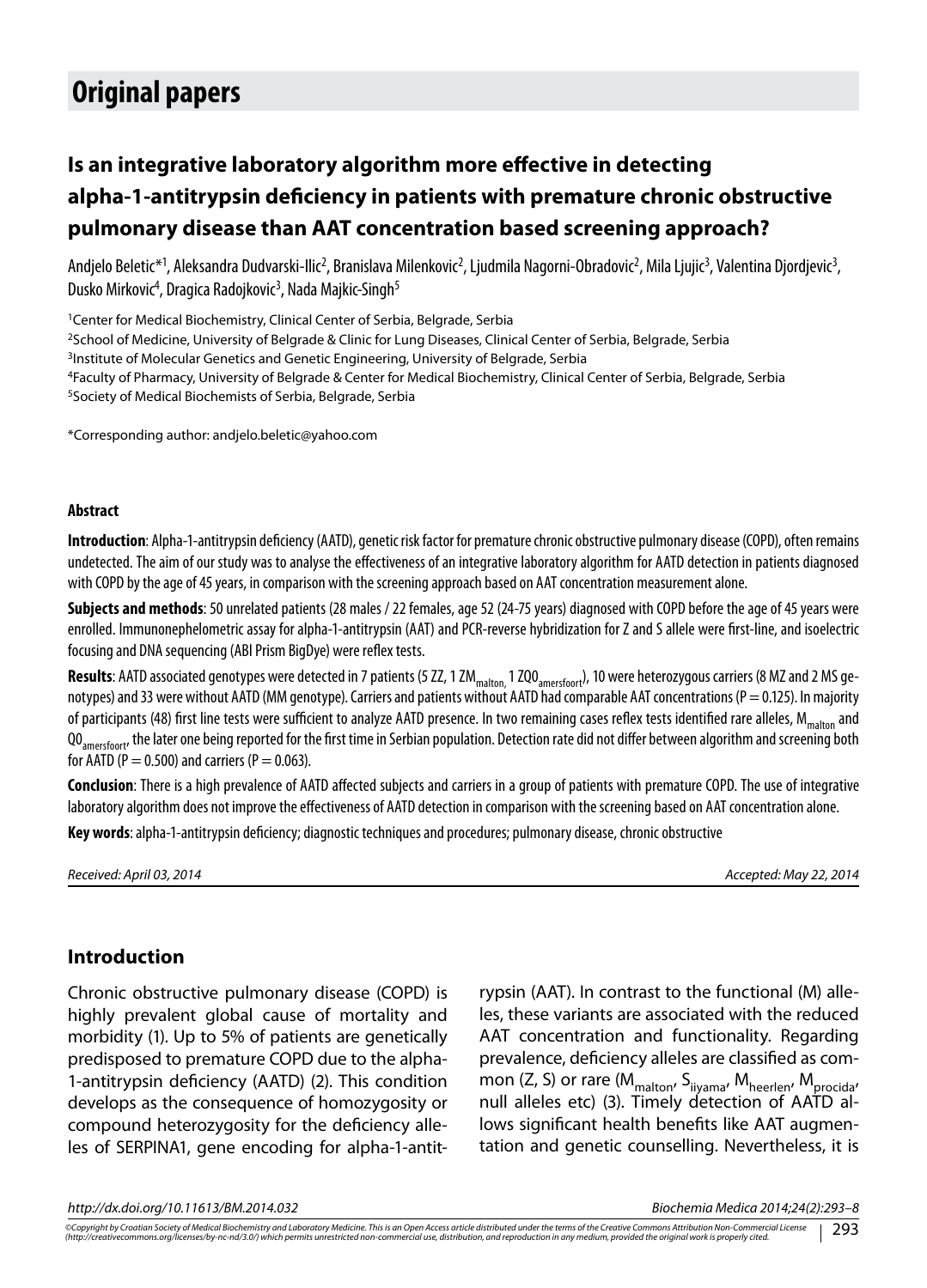estimated that only a minority (4-5%) of COPD patients with AATD are identified (2).

World Health Organization (WHO) and different pulmonologists' associations advise measurement of AAT concentration as screening in COPD generally, with the special emphasis on targeted groups (i.e. those diagnosed with COPD before the age of 45, patients with family history of COPD). In case of decreased concentration, it is recommended to analyse patient's pheno- or genotype (3).

Laboratory methods for testing AATD are associated with different limitations. Immunonephelometric assays provide data about AAT serum concentration, whereby different acquired factors (inflammation, hepatic or renal failure) significantly limit their reliability. In phenotyping, difficulties in interpretation and technical performance of thinlayer isoelectric focusing (IEF) can be encountered. For molecular techniques caution is necessary since rare alleles might not be detected unless standard genotyping is followed by sequencing. To overcome these issues and improve effectiveness of AATD testing, several centers have integrated methods and created laboratory algorithms for AATD detection (4-6). Following their experience, integrative algorithm was proposed with intention to increase AATD detection among Serbian patients. Algorithm starts with concomitant determination of AAT concentration and genotyping for Z and S alleles. IEF is performed as the reflex test to resolve discrepancies between the AAT concentration and associated genotype-concentration bellow 0.90 g/L and MM, 0.61 g/L and MZ or 0.84 g/L and MS genotype. Additional or bands with altered position in gel pattern indicate the presence of rare alleles, which has to be confirmed with DNA sequencing. If no specific bands are observed, the most probable cause of discrepancy could be attributed to acquired conditions affecting AAT concentration. Nevertheless, caution is needed in such situations to avoid neglecting of null allele presence and referring sample to DNA sequencing (7).

Considering the limited reliability of AAT concentration due to the effects of acquired factors, we hypothesized that an integrative algorithm could lead to the improved effectiveness by assuring AATD detection in heterozygous carriers with AAT concentration in reference range. The aim of our study was to analyse the effectiveness of an integrative laboratory algorithm for AATD detection in patients diagnosed with COPD by the age of 45 years, in comparison with the screening approach based on AAT concentration measurement alone.

## **Materials and methods**

#### **Study design**

This cross-sectional study included patients from the Clinic for Lung Diseases in Clinical Center of Serbia, Belgrade. They were recruited from January 2011 till December 2013. Laboratory testing was performed in the Center for Medical Biochemistry in Clinical Center of Serbia and Institute of Molecular Genetics and Genetic Engineering, University of Belgrade. The study was approved by the Ethics Committee of Clinical Center of Serbia and all patients signed written consent.

#### **Patients**

The study enrolled fifty unrelated COPD patients (28 males and 22 females, 52 (24-75) years). Included were patients with the age  $\leq$  45 years at the time of COPD diagnosis in whom AATD presence was not investigated prior to inclusion in the study. COPD was diagnosed on the basis of spirometry measurements: ratio of postbronchodilator forced expiratory volume in 1 s (FEV1) to forced vital capacity (FVC) less than 0.7 and FEV1 less than 80% (8).

#### **Blood sampling**

Venepunction was performed in the sitting position at 8 a.m., after the overnight fasting (9). Blood was collected in two Vacutainer® (BD Vacutainer, Franklin Lakes, NJ, USA) tubes - one SST<sup>®</sup> II Advance and one with 0.105 mol/L sodium citrate. Serum was separated after centrifugation for 15 minutes at 1500 x g and stored at -20 °С for up to 4 weeks. DNA was isolated with Illustra blood genomic Prep Mini Spin Kit® (GE Healthcare, Little Chalfont, UK), following manufacturer's instructions, and kept at +4 °С.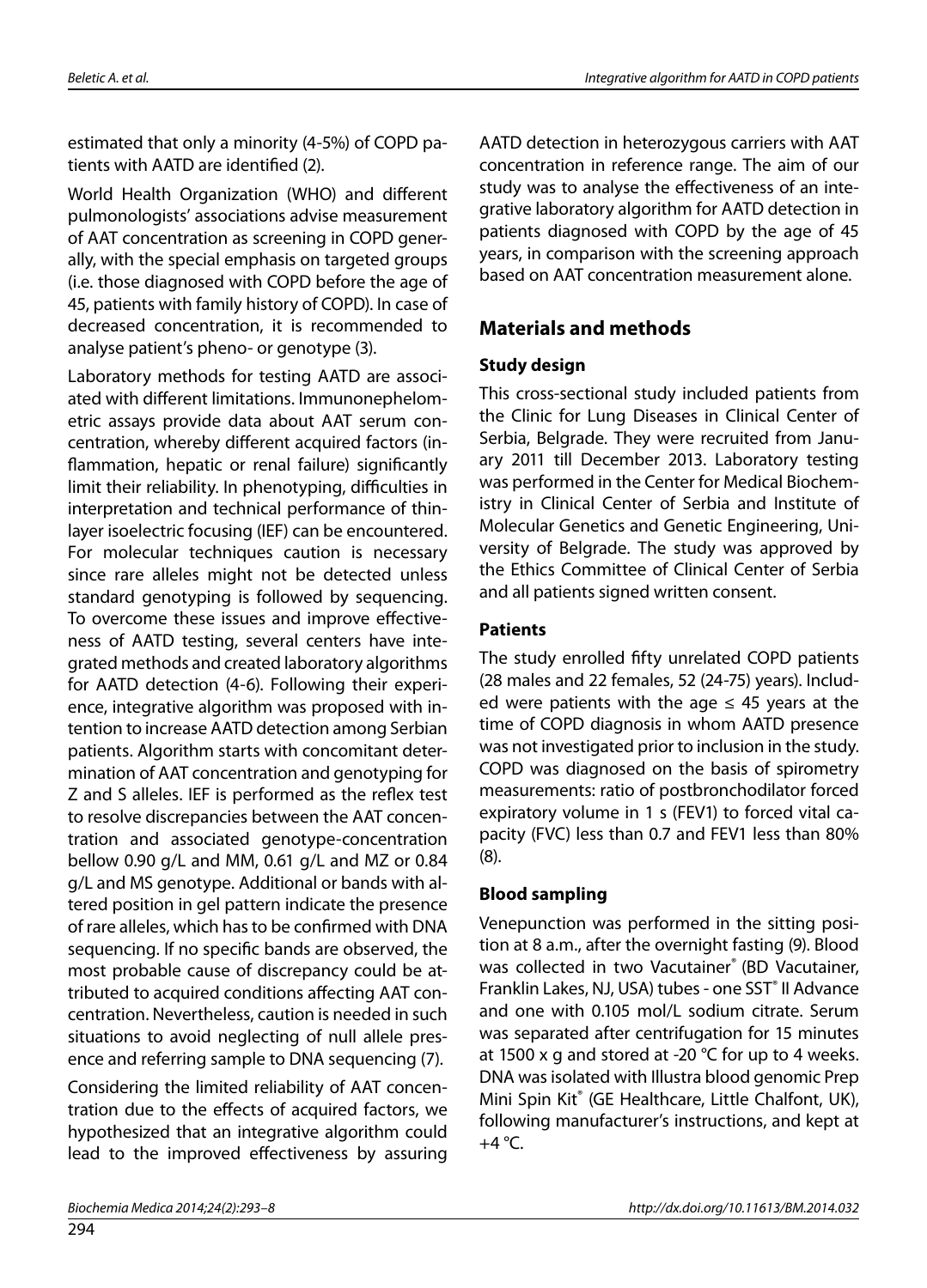#### **Laboratory methods**

AAT concentration was measured with immunonephelometry assay using N Antiserum to human α1-Antitrypsin (Siemens Healthcare Diagnostics Products GmbH, Marburg, Germany) on BN II® Nephelometer (same manufacturer). According to the manufacturer's data, method reference range is 0.90-2.00 g/L, and within-run and between-run coefficients of variation were 1.8% and 1.2% at 1.46 g/L and 2.3% and 1.1% at 2.03 g/L respectively.

IEF was performed on precasted polyacrylamide gels plates (245 x 110 x 1 mm,  $T = 5\%$  & C = 3%, pH gradient  $=$  4.0–5.0), under the conditions recommended by the manufacturer (GE Healthcare, Little Chalfont, UK). Phenotype was analyzed through gel patterns comparison with commercial samples of known phenotype (Sebia, Evry Cedex, France).

Genotyping for Z and S allele was performed using the PCR-reverse ASO hybridization GenoType® ААТ kit (Hain Lifescience GmbH, Nehren, Germany), according to the manufacturer's instructions. PCR-direct sequencing was performed with the following primers: 5'-TGTCAATCCCTGATCACT-3'/5'- TTGCTTGTTTCTATGGGAAC-3'; 5'-GGTTTCTTTAT-TCTGCTACA-3'/5'-TCAGTCCCAACATGGCTAA-3'; 5'- GGCAGAAATAATCAGAAAAG -3'/5'- TGGTATCTG-TAGGGAAGA -3'; and 5'- GTGACAGGGAGGGAGAG-GA -3'/5'-GGAGGGATTTACAGTCACAT-3' (Eurofins MWG Operon, Huntsville, AL, USA) for SERPINA1 exons 2, 3, 4 and 5. ABI Prism BigDye Terminator Kit v3.1 Cycle Sequencing Kit and Sequencing Analysis Software v5.2 Patch were employed according to manufacturer's instructions (Applied Biosystems, Life Technologies, Thermo Fisher Scientific brand of Waltham, Massachusetts, USA).

#### **Statistical analysis**

Absolute frequencies were presented for genotypes and ratios for allelic frequencies. AAT concentration was presented as median with range (min-max). Kruskal-Wallis and Mann-Whitney U test with Boniferroni correction were used to compare AAT concentrations between groups of patients with different AATD status. Differences in number of detected AATD cases and carriers were tested using McNemar Chi-square test for dependent samples with exact P module. Data analysis

was performed with statistical software SPSS® version 22.0 (IBM<sup>®</sup>, New York, USA, trial version). P value bellow 0.05 was considered statistically significant.

### **Results**

Data about detected genotypes and corresponding AAT concentrations are presented in Table 1. Calculated allelic frequencies were 0.2, 0.02 and 0.76 for Z, S and M allele respectively, while joint frequency of rare alleles was 0.02. AATD was detected in 7 and carrier state in 10 cases. AAT concentration in patients with AATD (0.20 (0.11-0.26) g/L) was significantly lower in comparison both with AATD carriers (0.96 (0.65-2.30) g/L; P < 0.001) and patients without AATD (1.31 (0.92-2.35) g/L; P < 0.001). In addition, no significant difference was observed between last two groups ( $P = 0.125$ ), whereby the half of carriers (3 with MZ and 2 with MS genotype) had AAT concentration in the reference range.

**Table 1.** Detected genotypes and corresponding AAT concentrations.

| Genotype                                                | Number of<br>patients | <b>AAT</b> concentration<br>(g/L) |
|---------------------------------------------------------|-----------------------|-----------------------------------|
| 77                                                      | 5                     | $0.21(0.20-0.26)$                 |
| Rare<br>$(ZM_{\text{malton}}, ZQQ_{\text{amersfoort}})$ | 2                     | $0.16(0.11-0.20)$                 |
| MZ                                                      | 8                     | $0.77(0.65 - 2.27)$               |
| MS                                                      | $\mathcal{P}$         | $1.72(1.14 - 2.30)$               |
| мм                                                      | 33                    | $1.36(0.92 - 2.35)$               |

The results obtained in the first diagnostic line were sufficient to evaluate the presence of AATD in 48 of enrolled patients. Discrepancy between immunonephelometry and results of genotyping for Z allele, was encountered in two cases.

Case 1: AAT concentration of 0.20 g/L was matched with MZ genotype. IEF pattern (Figure 1A) showed additional band positioned slightly cathodal compared with bands corresponding to M2 allele, thus indicative for  $M_{\text{malton}}$ . The presumption was confirmed by sequencing (Figure 1B), leading to the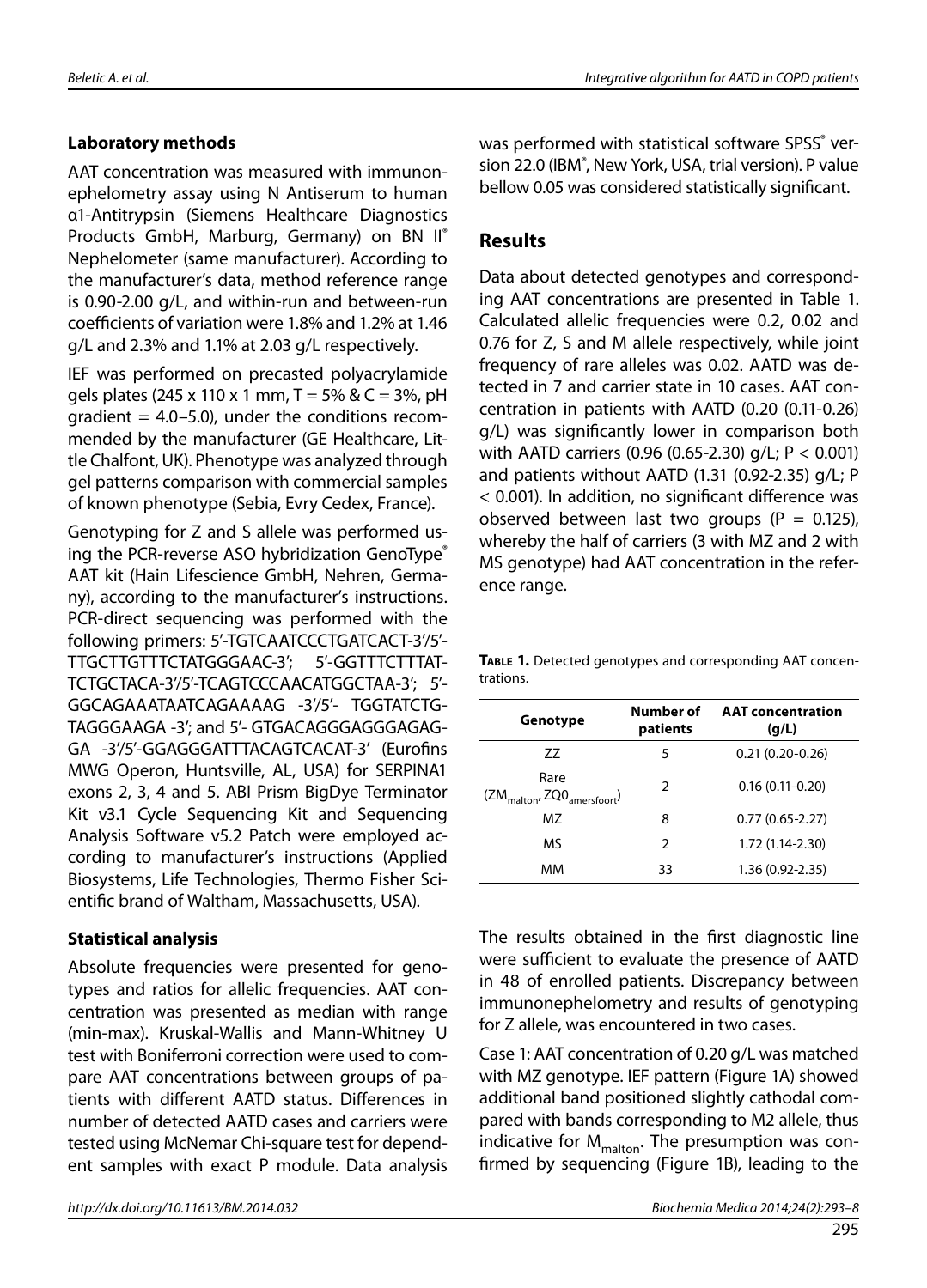

**FIGURE 1.** Identification of M<sub>malton</sub> allele.

1A - Determination of AAT phenotype in the patient and comparison to controls of the MM, MZ, and ZZ phenotype. 1B - DNA sequence of part of exon 2 in the SERPINA1, showing the heterozygous form of in-frame deletion of TTC codon for Phe<sup>75</sup> or Phe76.

conclusion that the patient was heterozygote for Z and  $M_{\text{malton}}$  alleles.

Case 2: AAT concentration of 0.11 g/L was measured and MZ genotype detected. IEF gel pattern contained no additional bands. The presence of null allele was suspected and confirmed by sequencing, which identified Q0<sub>amersfoort</sub> (Figure 2).

The difference in effectiveness of the screening approach in this group was estimated from the obtained results. Five carriers remained undetected and two AATD (compound heterozygotes for Z and rare alleles) could not be unequivocally determined. Nevertheless, the estimated effectiveness was not significantly different from integrative algorithm both for AATD ( $P = 0.500$ ) and carriers ( $P = 0.063$ ).

#### **Discussion**

Our study showed that integrative algorithm revealed rather high prevalence of AATD in a group of patients with premature COPD. Majority of affected subjects inherited Z allele homozygously,



**FIGURE 2.** Identification of Q0<sub>amersfoort</sub> allele.

DNA sequence of part of exon 2 in the SERPINA1, showing the heterozygous form of Tyr184TAC – stop184TAG.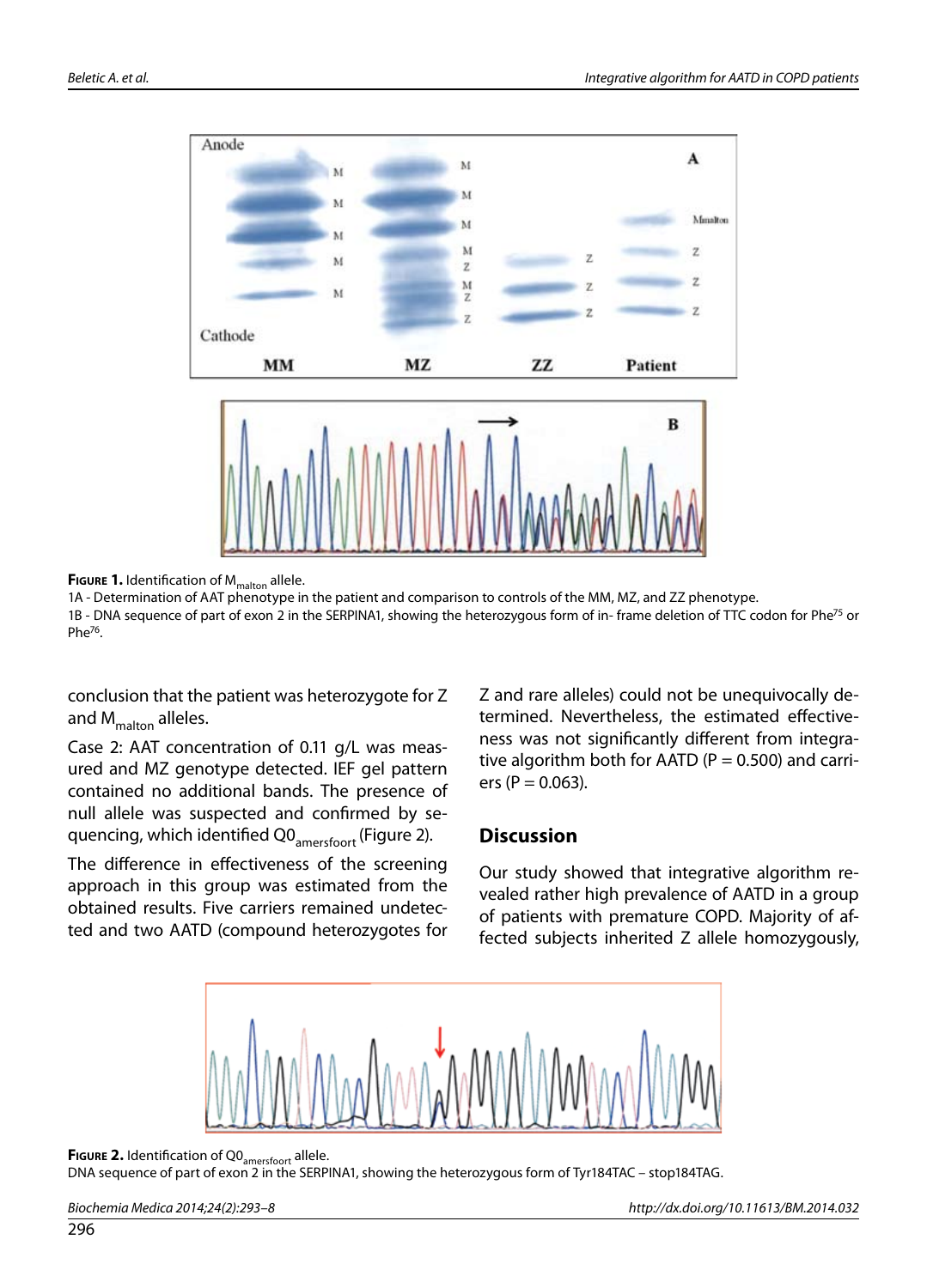while compound heterozygosity with rare alleles was detected in two patients. In the half of the heterozygous carriers AAT concentration was in the reference range, indicating that they would be undetected by screening relying only on AAT concentration. Nevertheless the integrative algorithm was not shown to be more effective than screening based on AAT concentration alone, in the investigated group.

Previously reported AATD percentage in unselected COPD patients, ranging from 0.5 to 10.4 (10), was much lower than the prevalence obtained in this study. Additionally, in a group of randomly collected Serbian COPD patients AATD prevalence was found to be 2.9% (11) There is only one report on AATD prevalence among targeted COPD patients (premature emphysema, emphysema with no recognized risk factor, pneumothorax) which exceeded 40% (12). Taken together with the last example, our results might suggest that targeting on patients with premature COPD might be a useful mode to increase AATD detection rate. Nevertheless, this presumption has to be confirmed in a larger cohort of patients.

Previously reported overlapping between AAT concentrations corresponding to AATD carriers and patients with no AATD (3,6,13) was evidenced in the investigated patients. Through concomitant measurement of serum AAT concentration and genotyping for Z and S allele, integrative algorithm diminished the possibility that carriers remain undetected. It is noteworthy that this combination also improves diagnostic accuracy because genotyping for Z and S allele, if performed alone, might miss rare alleles (5,6,14). Regarding the investigated group, two patients might be erroneously classified as carriers of Z allele.

The reliable detection of rare alleles is very important criterion for algorithm application (15). Their presence was confirmed in two patients, one carrying ZM<sub>malton</sub> genotype and the other ZQ0<sub>amers-</sub>  $_{\text{foott}}$ . M<sub>malton</sub> is derived from the functional allele by the deletion of a TTC codon. Consequential lack of a phenylalanine residue potentiates protein aggregation in hepatocytes, while serum concentrations reach less than 15% of normal. The presence of this allele is associated with lung and liver disease (16).

According to the currently available data, the index case with  $M_{malton}Z$  genotype from this study is the second reported in Serbian population (17). Q0<sub>amersfoort</sub> is characterized by the nonsense mutation leading to the formation of TAG stop codon. Reliable data about clinical significance of this allele are not yet available (18). The index case with Q0<sub>amersfoort</sub> Z genotype identified in this study is the first report about this allele in patients of Serbian origin.

Rather small and preselected group of patients, recruited in a single institution is the main limitation of the study. In addition, the presence of additional COPD risk factors (smoking, air pollution exposure) was not considered during the recruitment. For these reasons the observed positive outcomes should be regarded as "pilot". Moreover, they might explain why the integrative algorithm was not shown to be more effective than previously recommended screening approach based on AAT measurement. To resolve this issues further studies in larger cohorts of COPD patients, both unselected and targeted are recommended.

### **Conclusion**

There is a high prevalence of AATD affected subjects and carriers in patients with premature COPD. The use of integrative laboratory algorithm does not improve the effectiveness of AATD detection in comparison with the screening based on AAT concentration alone.

#### **Acknowledgements**

The Ministry of Education, Science and Technological Development of the Republic of Serbia supported this study on the basis of contracts No. 175036, 173008 and 175034. The authors are grateful to Prof. Svetlana Ignjatovic (Center for Medical Biochemistry, Clinical Center of Serbia & Faculty of Pharmacy, University of Belgrade, Belgrade, Serbia), Marijana Dajak, Ph.D (Center for Medical Biochemistry, Clinical Center of Serbia, Belgrade, Serbia) and Dr. Nebojsa Dovezenski (LKB Vertriebs GmbH) for their valuable help, advices and suggestions.

#### **Potential conflict of interest**

None declared.